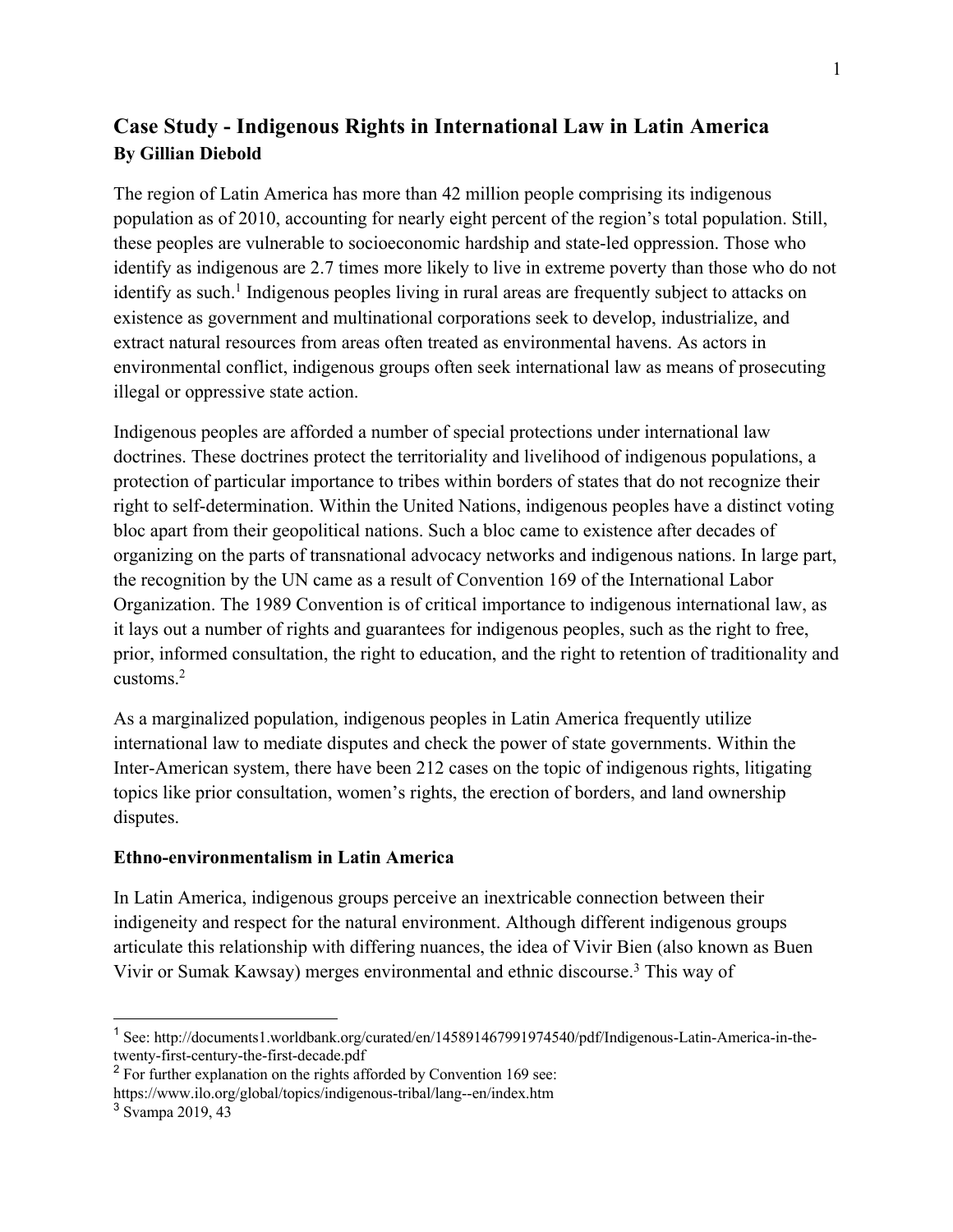understanding the world calls certain legal structures into question, embracing legal pluralism and indigenous territoriality. The indigenous social philosophy places nature at the center of human life, rather than capitalist gains. Vivir Bien does not mean support for absolute conservation, rather the philosophy calls for mindful, sustainable development that allows for the maintenance and regeneration of natural life. The concept is built upon the idea of collective wellbeing and care as opposed to the individual at the center of life.

## **The current state of environmentalism**

The turn of the millennium brought renewed economic interest in Latin America due to the region's abundance of natural resources. States based their development strategies primarily on the extraction and export of primary goods, due to surging commodity prices. This era, called the "commodities consensus" by Argentine sociologist Maristella Svampa, saw the rise of extractive megaprojects like open-pit mining and the expansion of the agricultural frontier. States focused on intensifying all extraction of natural resources in order to meet market demands. Such extractive megaprojects contaminate soil, streams, and groundwater, dispersing pollution far from the source and harming many natural ecological processes. Beyond extractivism, environmental conflicts broke out relating to agriculture and land use as well. Land-grabbing has contributed to extreme inequality in Latin America: 66% of total farmland is held by only one percent of landowners.4 Extractivist and agricultural projects tend to occur in rural areas frequently occupied by indigenous communities. These projects cause severe environmental degradation.

# **The American Convention on Human Rights**

Under the Inter-American System of Human Rights, the American Convention on Human Rights comprises one of the principal human rights instruments used in the Americas that lays out essential rights and guarantees for all peoples. The Convention, whose compliance is overseen by two organs of the Organization of American States (OAS), establishes the obligations of ratifying parties. The Inter-American Commission ('the Commission') and the Inter-American Court of Human Rights ('the Court') are each responsible for the interpretation, application, and compliance of member states with the American Convention. The system operates in multiple stages. Aggrieved parties first petition the Commission, stating their alleged harm. The Commission hears petitions from both victims and member-states, and makes recommendations based on their findings. In some instances, the Commission may recommend cases to the Court where decisions based on the American Convention are binding.

# *Indigenous Communities: Members of the Lhaka Honhat Association v. Argentina*

In 1998, 132 indigenous groups under the coalition of the *Lhaka Honhat Association* filed a petition against Argentina, alleging that the State had refused to guarantee security of their

<sup>4</sup> Svampa 2019b, 9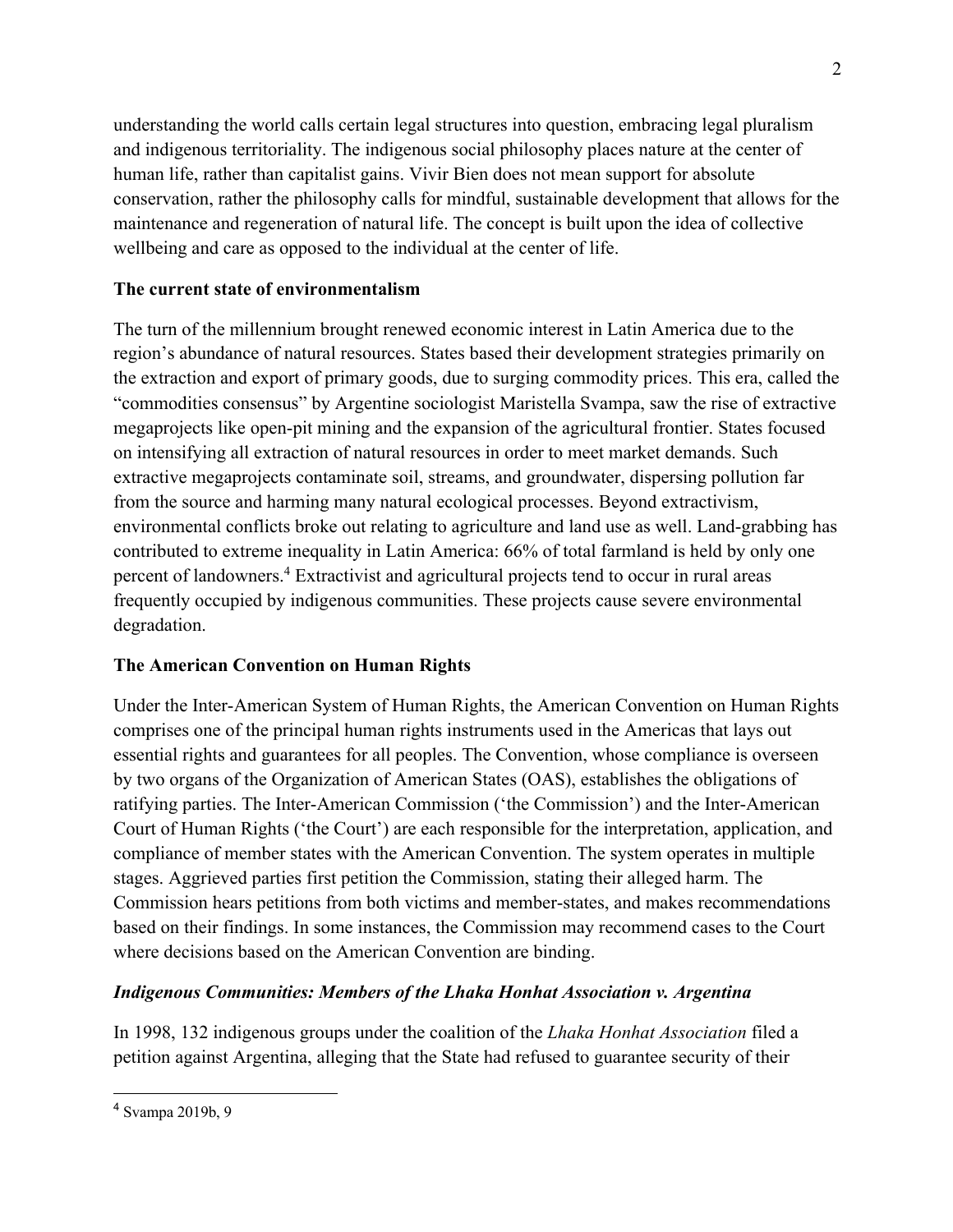sacred indigenous territory and instead allowed settler groups to move into their lands. The communities were concerned with land in the Argentinian province of Salta, along the country's border with Paraguay and Bolivia. Although indigenous groups had lived in the area for centuries, the beginning of the twentieth century brought a number of settler groups who began small-scale development and agriculture activities. In 1991, the state of Argentina apparently formalized land ownership to the indigenous communities. Still, in the following years the State continually infringed on those lands, building bridges and allowing further settlement of outsider *criollo* communities. As a result, the Lhaka Honhat Association filed a petition with the Commission in August 1998, claiming infringement on the communal territory. The petition detailed Argentina's failure to truly grant title to the land, to control the illegal deforestation of indigenous territory by the settler communities, and to hold a free and open consultation process.

The Commission first needed to determine the merits of the case, specifically whether Argentina had done enough to provide legal certainty to the right to property, and whether it had done enough to uphold rights that were violated as they relate to food sources, the environment, and cultural identity.

The Court heard arguments as they related to Articles 21, 22, and 26 of the American Convention.5 Arguments considered were that of the Commission's final report, the Lhaka Honhat representatives, and the State. The Commission's report argued that the state violated the right to property because it had not provided effective access to property titles. It noted that the report came out 23 years after the first agreement between the indigenous communities and the State, but that the communities still do not have a single title. Moreover, the Commission highlighted Article 21 when discussing the importance of the role of the State in developing and implementing domestic norms. The indigenous representatives likewise argued that ineffectiveness of norms, and continual submission to the will of *criollo* settlers caused a violation of rights. In contrast, the State claimed that it agreed with the right to property, but that this case had "extreme complexity."6 Argentina continually stated that it was slow to act because of the settlers, whose relocation was difficult.

Article 21 of the American Convention states:

#### Right to Property

1. Everyone has the right to the use and enjoyment of his property. The law may subordinate such use and enjoyment to the interest of society.

<sup>5</sup> For full text of the Articles, see the full American Convention:

https://www.cidh.oas.org/basicos/english/basic3.american%20convention.htm

 $6$  See page 39 of full case text: https://www.corteidh.or.cr/docs/casos/articulos/seriec 400 ing.pdf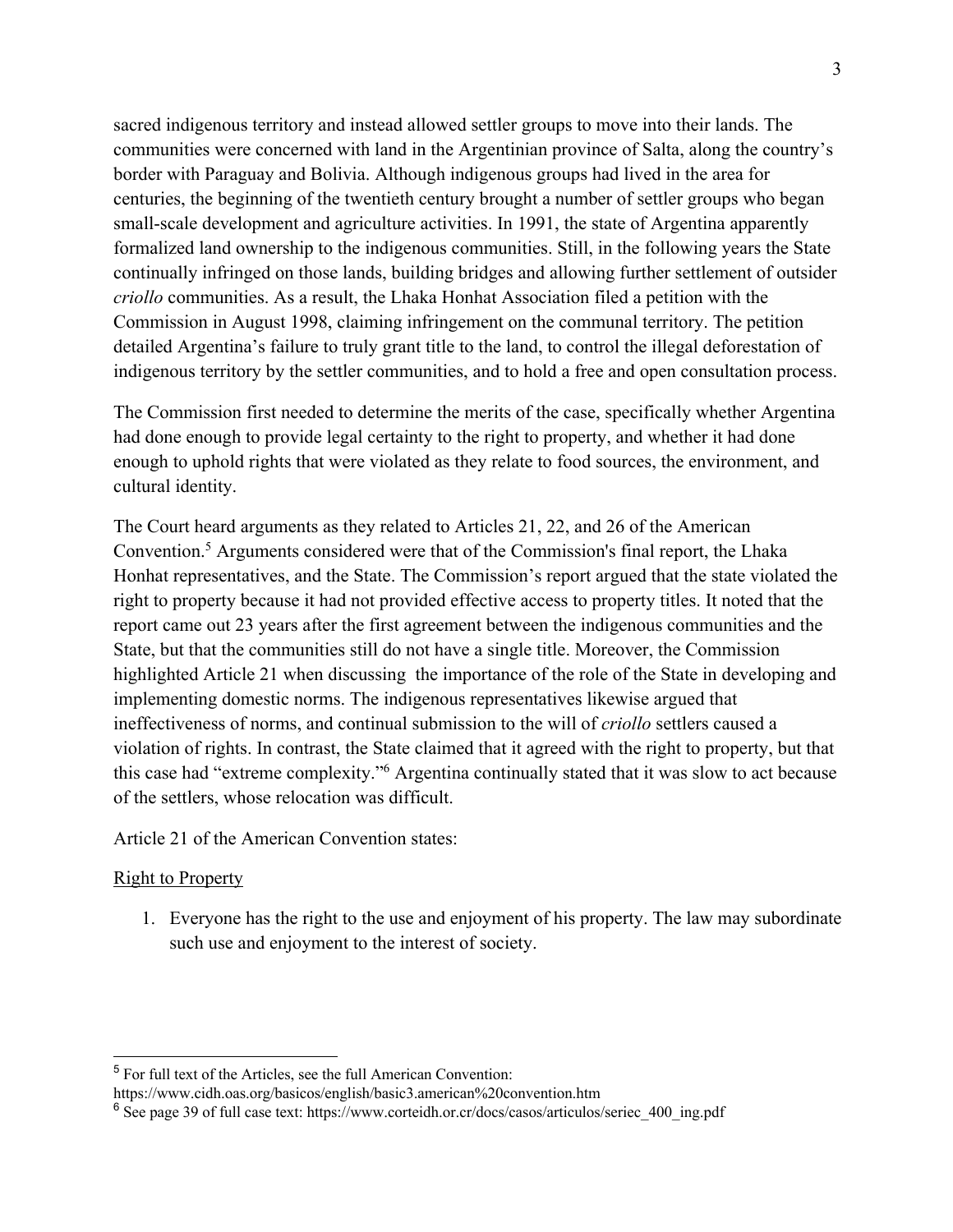- 2. No one shall be deprived of his property except upon payment of just compensation, for reasons of public utility or social interest, and in the cases and according to the forms established by law.
- 3. Usury and any other form of exploitation of man by man shall be prohibited by law.

The indigenous communities also argued that fencing put up by settlers was an interference to the right to movement, according to Article 22, which states:

### Freedom to Movement and Residence

- 1. Every person lawfully in the territory of a State Party has the right to move about in it, and to reside in it subject to the provisions of the law.
- 2. Every person has the right to leave any country freely, including his own.
- 3. The exercise of the foregoing rights may be restricted only pursuant to a law to the extent necessary in a democratic society to prevent crime or to protect national security, public safety, public order, public morals, public health, or the rights or freedoms of others.
- 4. The exercise of the rights recognized in paragraph 1 may also be restricted by law in designated zones for reasons of public interest.
- 5. No one can be expelled from the territory of the state of which he is a national or be deprived of the right to enter it.
- 6. An alien lawfully in the territory of a State Party to this Convention may be expelled from it only pursuant to a decision reached in accordance with law.
- 7. Every person has the right to seek and be granted asylum in a foreign territory, in accordance with the legislation of the state and international conventions, in the event he is being pursued for political offenses or related common crimes.
- 8. In no case may an alien be deported or returned to a country, regardless of whether or not it is his country of origin, if in that country his right to life or personal freedom is in danger of being violated because of his race, nationality, religion, social status, or political opinions.

The representatives also made arguments pertaining to the environmental degradation of the territory. They claimed that *criollo* settler cattle over-grazed the area and led to desertification. They found that the natural vegetation of the land had begun to die out. They highlighted the ruined regeneration capacity of the land and degraded irrigation system. The Commission noted that 50 herbaceous species and bushes have disappeared due to uncontrolled grazing. Moreover, the indigenous representatives highlighted the fact that food and water access had been limited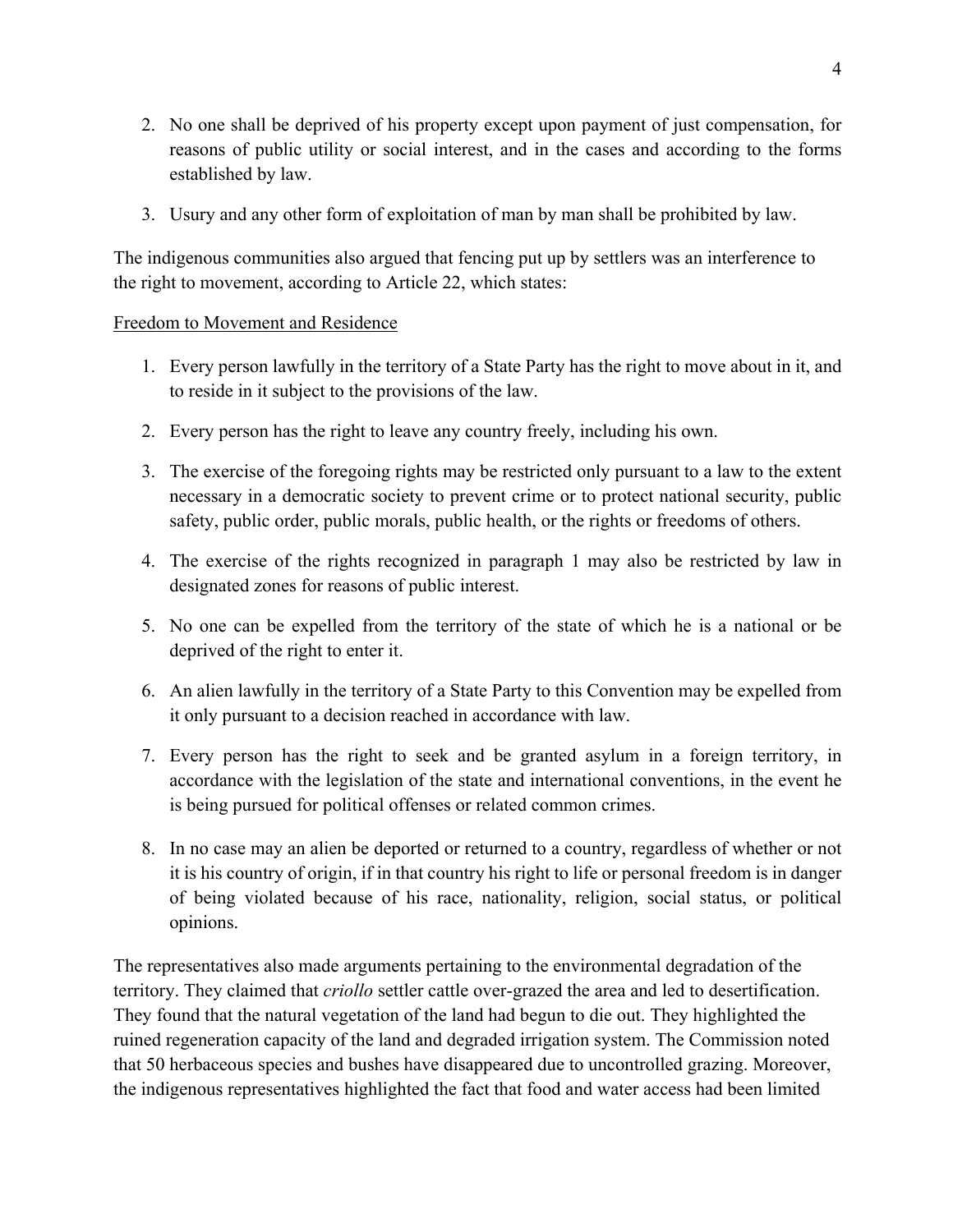due to livestock farming, as limited water resources were being consumed primarily by the grazing cattle and contaminated.

The State argued they had attempted to prevent the installation of settler fencing in December 2000, but that the fencing would subsequently sequester the grazing to a few areas, not eradicate it entirely. The State claimed to have taken sufficient action, but that it should not have a "disproportionate or impossible burden," particularly regarding the relocation of *criollo* settlers who had also lived in the area for nearly 100 years. Lastly, Argentina argued that these rights to environmental protection and movement were ingrained in its constitution, implying that the state always operates according to its constitutional doctrine.

The indigenous representatives called on both Article 26 of the Convention, as well as the Protocol of San Salvador. Article 26 states:

#### Progressive Development

The States Parties undertake to adopt measures, both internally and through international cooperation, especially those of an economic and technical nature, with a view to achieving progressively, by legislation or other appropriate means, the full realization of the rights implicit in the economic, social, educational, scientific, and cultural standards set forth in the Charter of the Organization of American States as amended by the Protocol of Buenos Aires.

#### --*omit the below paragraph if class reads case study as it reveals part of final ruling--*

The *Lhaka Honhat* case is of particular importance to the expansion of indigenous rights in Latin America. As described in the outcome section (see page 7), the case is the first of its kind to make a legal connection between indigeneity and environmentalism. Environmental degradation impacts communities' lifestyle and thus their abilities to retain their cultural identity.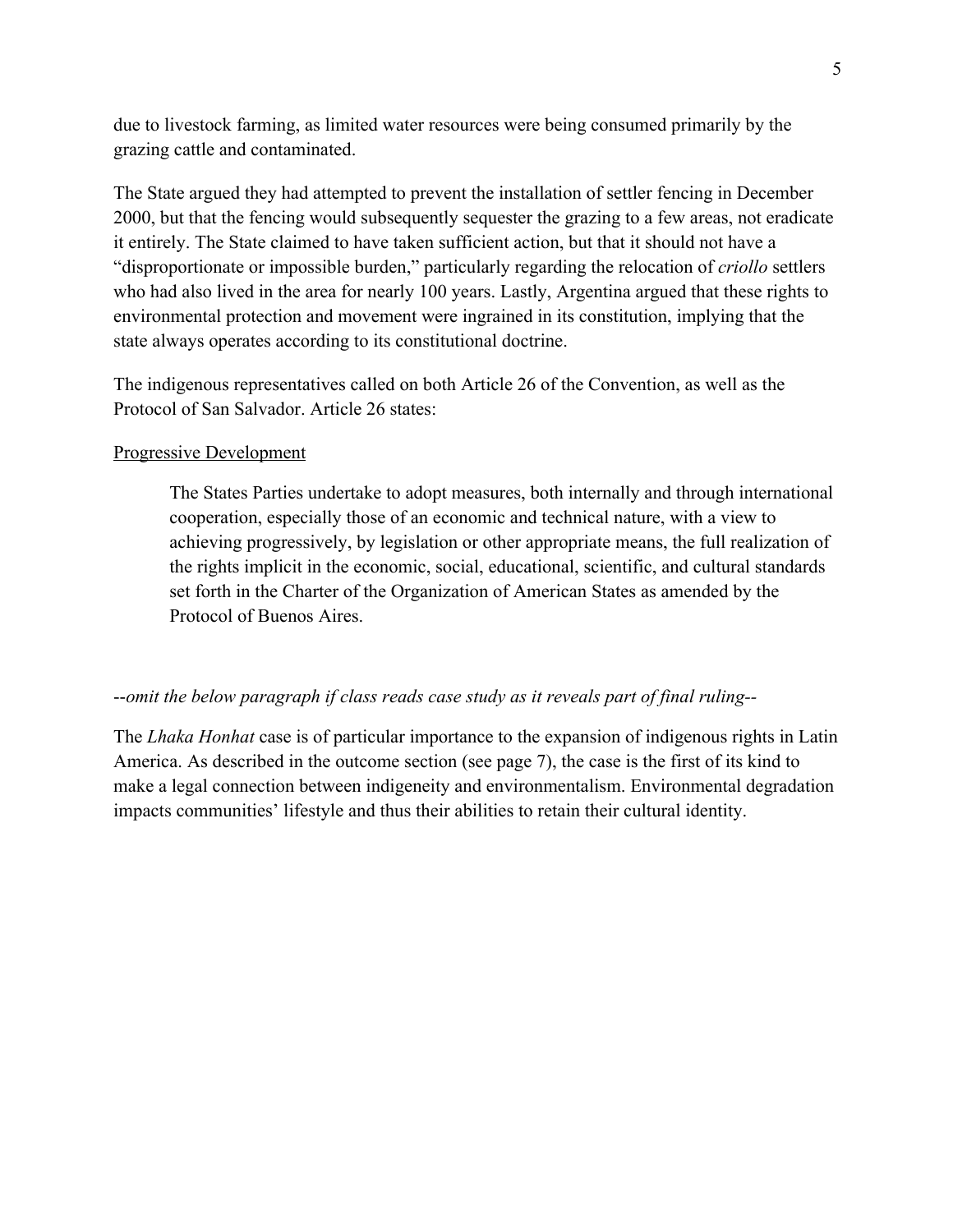# **Lesson Plan - Exploring the American Convention**

### **Learning Objective:**

For students to learn in-depth about the different rights afforded by the American Convention as they relate to indigenous protections. They will understand the rights of recognition, of association, of movement and residence, to food, to cultural identity, and to a healthy environment as argued in the Lhaka Honhat case.

### **Group Activity:**

Students will read and prepare for a brief simulation in which they will use the American Convention to recreate the arguments of both the indigenous and settler groups. Each group will be assigned a specific article to focus on. Students may access the Convention here. Once they simulate the arguments, students will decide on what they think is an appropriate judgement and/or reparation.

Group 1: Article 21 Group 2: Article 22 Group 3: Article 26

Each group should decide who will represent which party, and who will be the presiding judge. To start, the group will answer the following questions:

- 1. What right is covered by the article(s)?
- 2. What did the Lhaka Honhat association argue relating to this right?
- 3. What would the *criollo* settlers argue relating to this right?
- 4. What questions might a judge have for the parties?

Students may consult the case study, the American convention, and the OAS website for help in answering.

The groups will then make their arguments in front of the class, with the judges asking one question each. Judges will then have five minutes to deliberate and determine a final decision and corresponding remedy. After this portion of the activity, students will learn the actual outcome of the case.

#### **Final Judgment** - *to be read after completion of simulation*

The Court found articles 21 and 26 relevant, and dismissed Article 22 from consideration, rejecting the representatives' arguments that settler fencing inhibited their right to movement. Based on the arguments made at the court, the State was given six years to delimit, demarcate, and grant an ownership title to the land for the 132 indigenous communities. The Court wanted to provide enough time for the surveying and delimitation process in which the State would need to create clear property lines that had not previously existed.

The Court found a number of violations of Articles 21 and 26, namely the right to property and integral development, which includes a myriad of subcategories. The Court found a violation of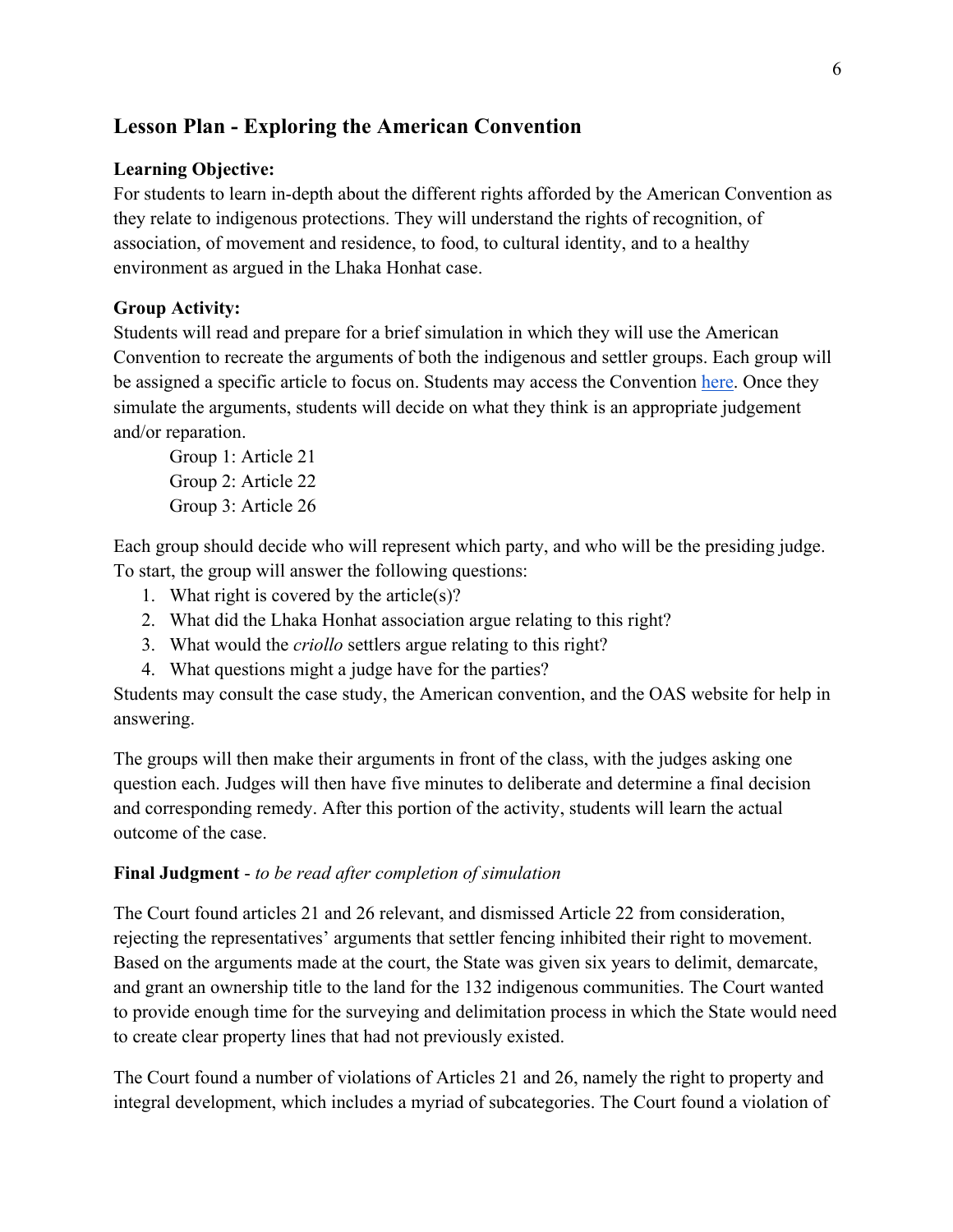the right to cultural identity, stating that infringement on the sacred land of the indigenous communities inhibited their right to practice their traditional rituals and customs. Upholding the right to prior consultation, the Court stated that all future activities must have a free and open consultation done in good faith. The State would also be responsible for the removal and relocation of the settler population and related fencing and livestock from the land. It was also held responsible for its violations of access to sanitary drinking water, and required to report on access to drinking water and actions established to conserve said water and remedy its contamination.

The right to food and proper nutrition is another critical aspect of the American Convention. It protects access to adequate nutrition. Under Article 26, other individuals or groups may not violate the right to food of others. In this case, the state failed to regulate activities of the settlers which infringed on the indigenous communities' rights to food. The Court determined it must remove and relocate settler communities off the land for both property and food access reasons.

The most innovative judgment was relating to the right to a healthy environment, a right deemed to be included in Article 26 of the Convention. In its final judgment, the Court stated that nature must be protected "not only because of its benefits or effects for humanity, but because of its importance for the other living organisms with which we share the planet."7 The American Convention protects the same economic, social, cultural, and environmental rights as protected in the OAS Charter. The state must ensure integral development for all of its peoples. The Court highlighted an "interdependence" existing between the environment and human rights.<sup>8</sup>

#### **Debrief with discussion:**

- Would you have changed anything about the Court's final judgement and remedies?
- What could be some problems faced by both sides when using the American Convention to make arguments?
- The Court found articles 21 and 26 relevant, and dismissed Article 22 from consideration. Why do you think this happened?
- Why might this conflict not have been able to be solved at the national level?
- What does the right to a healthy environment mean to you?
- Of the rights we discussed today, which do you think are most important to apply to issues faced within the United States and why?

<sup>7</sup> See full case text, page 66.

<sup>8</sup> See full case text, page 80.